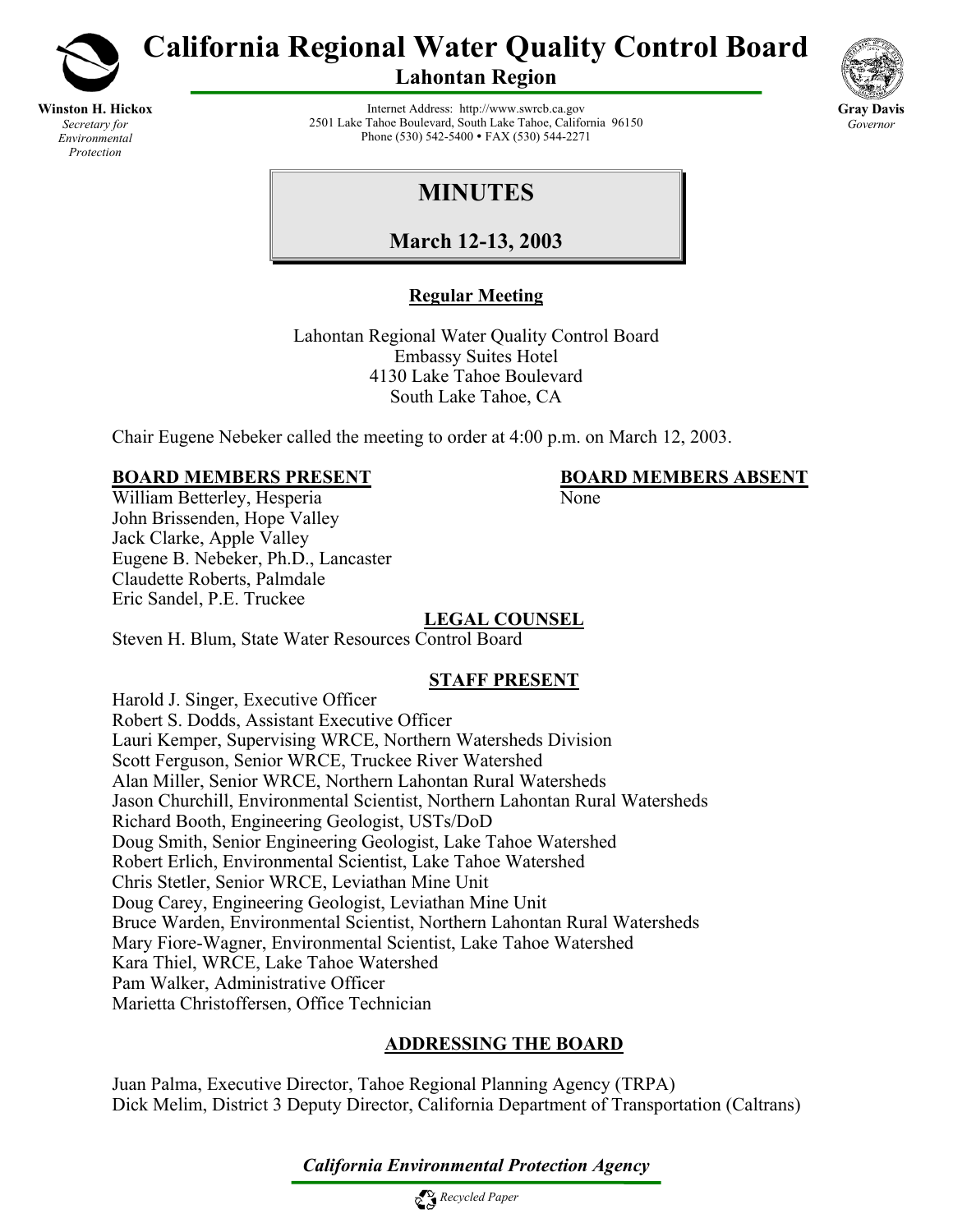Ed Gee, Deputy Forest Supervisor, U.S.Forest Service, Lake Tahoe Basin Management Unit Mary Morgan, Assistant Forest Engineer, U.S. Forest Service, Lake Tahoe Basin Management Unit Paul Nielson, Senior Planner, TRPA

# **2. PUBLIC FORUM**

Juan Palma, Executive Director, TRPA, thanked the Board for all the staff assistance received in the Tahoe Basin. He stated that the TRPA Board is at a full complement of fifteen members and suggested the Regional Board, TRPA Board and other Lake Tahoe Boards meet and discuss what each one is doing. He related that financial contributions of \$500,000,000 have been committed thus far for the protection of water quality and clarity of Lake Tahoe. He concluded by stating his full support of the proposed MOU between the Regional Board and TRPA (Item No. 8).

## **OTHER BUSINESS**

#### **1. Executive Officer's Report**

Harold Singer highlighted the following items from the written report:

- Item No.  $2 D$  redging in the Tahoe Keys Marina. This extensive maintenance dredging project was initiated by the owners and operators of the Tahoe Keys Marina, not the property owner's association. Data is still being evaluated and it is possible that future enforcement may come before the Board.
- Item No.  $3$  Shell Oil Company's Groundwater Assessment Program (GRASP). USTs operate under stringent regulations established by the State Water Board and implemented by local agencies. Shell is going beyond what the monitoring regulations require and is aware that discovery of soil and groundwater contamination, that would otherwise go undetected for months or years, would require investigation and remediation.
- Item No.  $6 -$ Cascade Erosion Control Project. This is a good demonstration of what can be achieved using public/private partnerships to accomplish best management practices (BMPs) on private lands and public roads.
- Item  $\overline{N}$  Colorado Hill Mining District CERCLA Action by U.S. Forest Service (USFS). We are working on a Memorandum of Understanding (MOU) with USFS.
- Item No.  $10 W$  aters of the United States. Due to a Supreme Court decision (SWANCC) there is some question as to whether a number of water bodies in the region should be regulated under the Clean Water Act. Recently U.S. EPA and the U.S. Army Corps of Engineers noticed a proposed regulatory process that will eventually define waters of the United States post SWANCC. Mr. Singer indicated he would delay requesting the Regional Board to determine if only specific water bodies are waters of the United States until this process is completed.
- $\blacksquare$  Item No. 12 County Sanitation Districts of Los Angeles County (District), Lancaster Reclamation Plant. In January 2003 the District submitted the first semi-annual status report on progress towards eliminating the nuisance conditions due to overflows from Piute Ponds. Regional Board staff has formally requested supplemental information, as the initial report was not complete.

## *California Environmental Protection Agency*

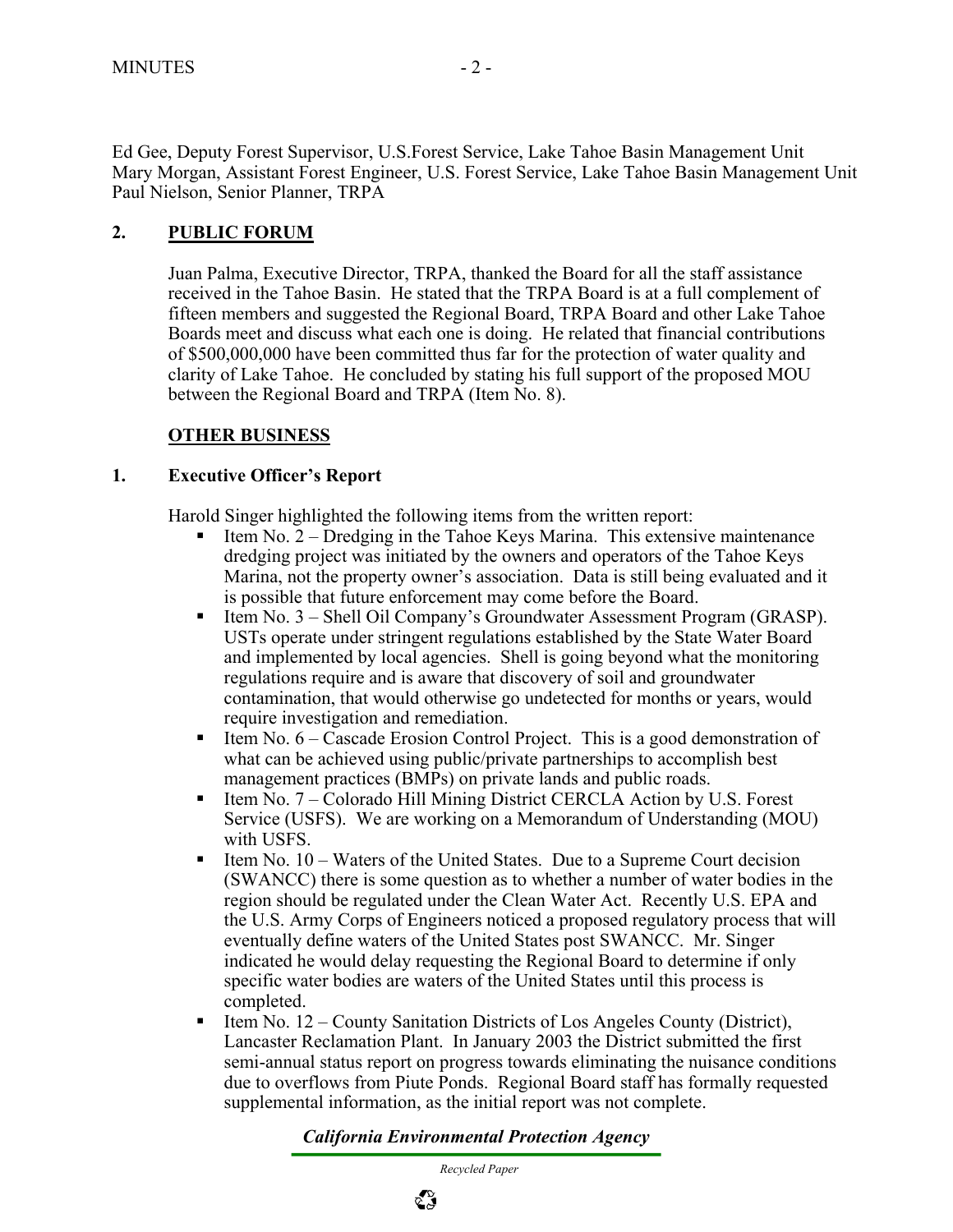■ Item No. 15 – Radioactive Waste Constituents at Class III Landfills. We are awaiting monitoring results from three landfills in the region that were required to sample wastes for certain radioactive waste constituents.

Other items:

- Review of the Quarterly Violation Reports
- Public Outreach brochures dealing with the Tahoe TMDL
- "NPDES Stormwater Permitting for Municipalities", an article written by the Chair of the San Diego Regional Board
- Fees State Board will send all delinquent permit holders letters informing them they have 30 days to pay permit fees or Regional Boards will issue an Administrative Civil Liability (ACL). Payment of the permit fee will not result in the withdrawl of the ACL. Over a one-year period, Region 9 has issued a dozen ACLs and none have gone before the Board.
- Forestry regulation The Central Valley Regional Board adopted a waiver policy similar to that of Region 6. The Central Coast was also considering a similar waiver policy but decided not to adopt any waiver policy. Staff was directed to go back and take a look at the environmental document and in the interim; individual waivers or WDRs would regulate timber harvest operations. The waiver policies adopted by the Lahontan Region, the Central Valley Region and the North Coast Region have been petitioned to the State Board. A waiver application form developed by Board staff and the California Department of Forestry (CDF), at the request of some of the timber industry people, is now available on our website.
- North Coast lawsuit addressing monitoring of timber activities.
- Timber State Board has been working with CDF on an MOU that would clarify some of our relationship issues and how we would work together. There are four bills in the Legislature dealing with timber harvest activities. Regional Board staff will be working with State Board staff on comments regarding the bills.
- $\blacksquare$  IMC Chemicals, Inc. (IMCC). The Board adopted the ACL about a year ago. One component is that the Board was willing to provide \$250,000 in funding toward a supplemental environmental project that was being developed by the Department of Fish & Game. Because the project would not go forward for a year or two, an escrow account, with instructions acceptable to the Regional Board, was to be opened and IMCC would deposit various contributions over time. IMCC did not give Regional Board staff the opportunity to review the instructions. We have since reviewed them and are working on correcting some problems.
- Annual Statement of Economic Interest is due and all Board members must renew ethics training.

The afternoon session of the meeting adjourned at 5:00 p.m.

#### **Regular Meeting, Continued 7:00 p.m., March 12, 2003**

Chair Eugene Nebeker called the meeting to order at 7:00 p.m. Board members present: William Betterley, John Brissenden, Jack Clarke, Eric Sandel P.E. and Claudette Roberts.

ई है

*California Environmental Protection Agency*

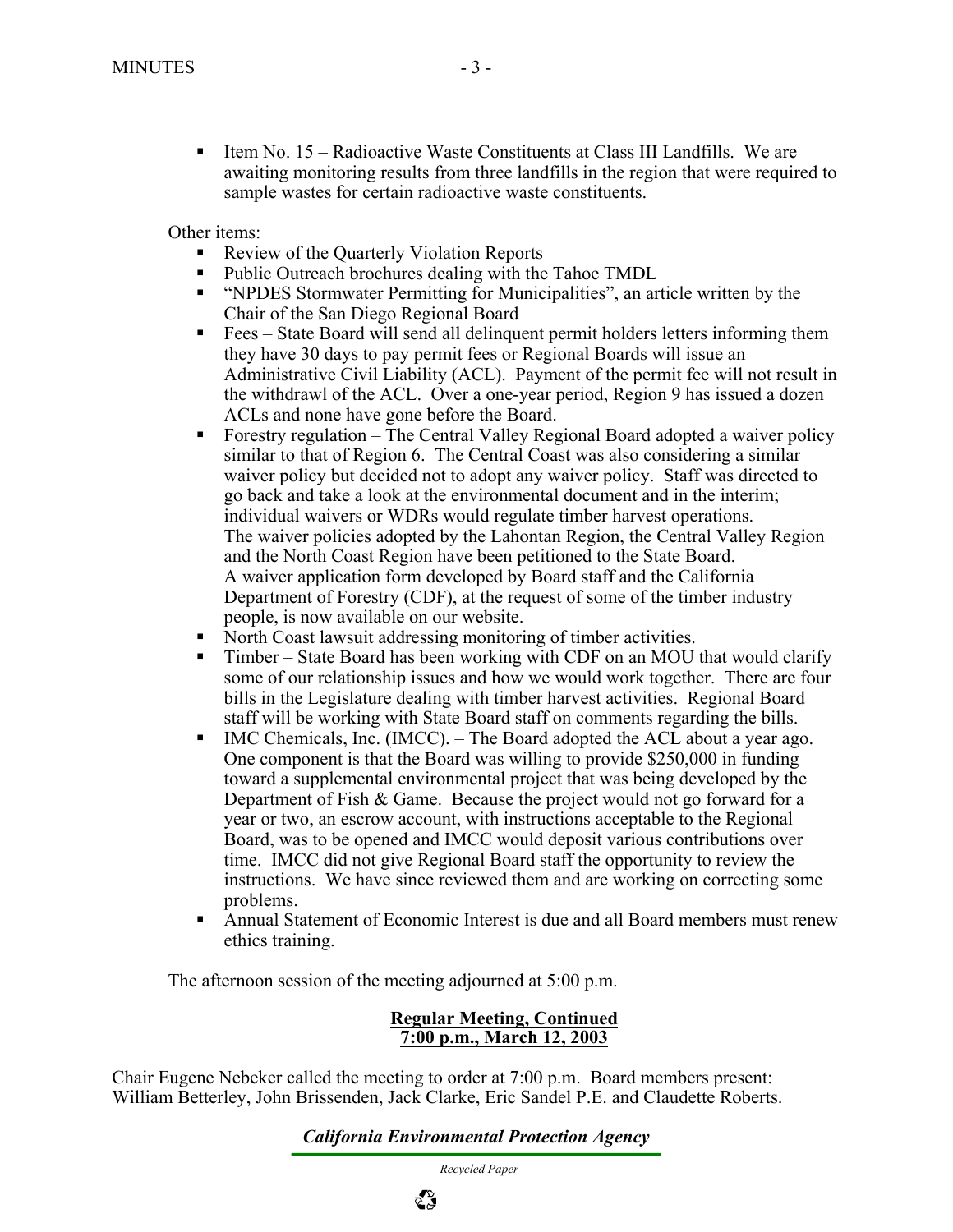## **2. PUBLIC FORUM**

No one addressed the Board during the Public Forum.

## **3. MINUTES**

• **Motion:** Moved by William Betterley, seconded by Jack Clarke and **unanimously carried** to adopt the September minutes and **carried** to adopt the January minutes as proposed.

Eric Sandel abstained from voting on the January minutes because he had not read them.

## **4. ADOPTION OF THE UNCONTESTED CALENDAR**

Item 9 was removed from the Uncontested Calendar.

• **Motion:** Moved by Jack Clarke, seconded by Eric Sandel and **unanimously carried** to adopt the Uncontested Calendar as amended.

#### **OTHER BUSINESS**

#### **9. Consideration of Recommended Revisions to the State Water Resource Control Board's State Revolving Fund Loan List for Fiscal Year 2003-2004**

Eugene Nebeker excused himself from this item.

**Proposed Late Revision:** Attachment "A" – TABLE 1-NEW PROJECTS AND PROJECT CHANGES is amended as follows: See attached table.

• **Motion:** Moved by Jack Clarke, seconded by Claudette Roberts and **unanimously carried** to adopt the Resolution as amended.

## **STATUS REPORTS**

#### **5. Caltrans Efforts to Improve Water Quality in the Tahoe Basin**

Robert Erlich, Environmental Scientist, related some of the progress made in the last few years as well as some of the challenges faced by Caltrans.

Dick Melim, District 3 Deputy Director, Caltrans, provided an overview of the 2002 environmental improvement projects at Lake Tahoe and discussed some of the capabilities of newly acquired equipment.

**6. USFS Lake Tahoe Basin Management Unit (LTBMU) – Brief Presentation of Environmental Improvements Projects Proposed for Construction in Summer 2003 and Need for Updating MOU** 

*California Environmental Protection Agency*

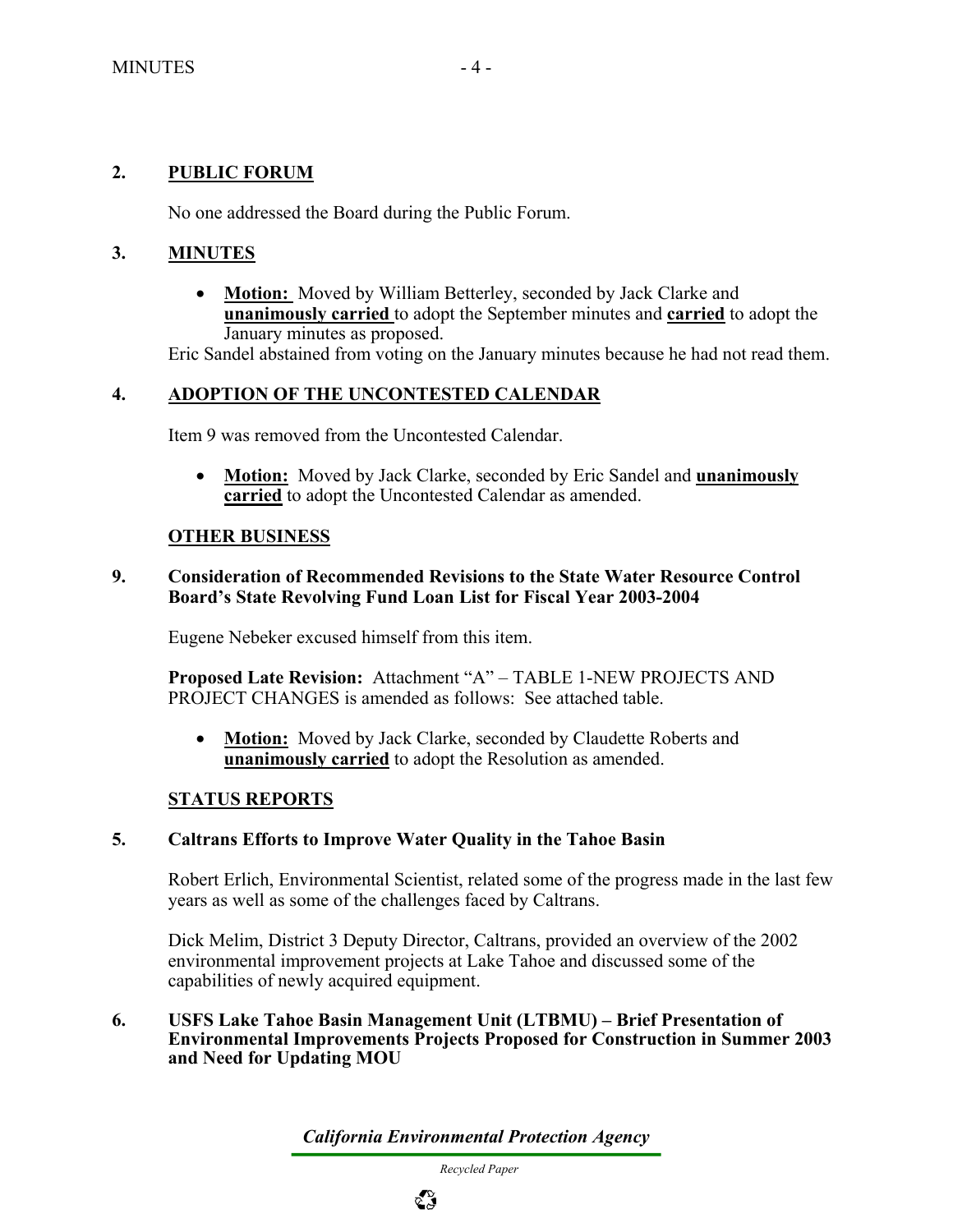Doug Smith, Senior Engineering Geologist, highlighted some of the proposed changes to the existing Memorandum of Understanding (MOU) that will come before the Board in May. He then answered questions from Board members.

Ed Gee, Deputy Forest Supervisor, LTBMU, discussed the objectives and scope of the Vegetation Management Program for this year. He related the extent of completed thinning projects and discussed the various methods used to eliminate the resulting fuel loads. It was pointed out that maintaining funding over the long-term is a challenge facing the LTBMU. He concluded by thanking Regional Board staff for their assistance.

Mary Morgan, Assistant Forest Engineer, LTBMU, discussed objectives/goals of the Road and Trails Program and Ecosystem Restoration Program, then provided details regarding road improvements and restoration projects.

## **PLANS AND POLICIES**

**8.** *Public Hearing* **– Resolution Certifying a Negative Declaration, Adopting a Waiver of Waste Discharge Requirements for Discharges Related to Certain Activities Regulated by the TRPA and Authorizing the Executive Officer to enter into a MOU with the TRPA** 

Kara Thiel, WRCE, gave the staff presentation and discussed the purpose of the waiver and a new MOU with TRPA as follows:

- $\triangleright$  Reduce regulatory duplication
- $\triangleright$  Clarify each agency's role
- $\triangleright$  Reflect changes in permitting requirements
- $\triangleright$  Use resources more effectively

Key provisions and differences between the 1994 MOU and the Draft MOU were reviewed.

Paul Nielson, Senior Planner, TRPA, discussed the importance of the MOUs between various agencies and how they streamline the complex regulatory environment that exists in Lake Tahoe, resulting in better public service and allowing more efficient use of limited financial resources. He expressed appreciation of the good working relationship between TRPA and Regional Board staff.

- **Motion:** Moved by Eric Sandel, seconded by Jack Clarke and **unanimously carried** to adopt a Resolution certifying a Negative Declaration.
- **Motion:** Moved by William Betterley, seconded by Claudette Roberts and **unanimously carried** to adopt a Resolution waiving discharge requirements for certain activities regulated by TRPA and authorizing the Executive Officer to enter into a MOU with TRPA.

#### **10. Public Hearing – Resolution to certify a Mitigated Negative Declaration for Lime Neutralization of Acidic Drainage at Leviathan Mine**

• **Motion:** Moved by Jack Clarke, seconded by Eric Sandel and **unanimously carried** to a Resolution Certifying a Negative Declaration.

*California Environmental Protection Agency*